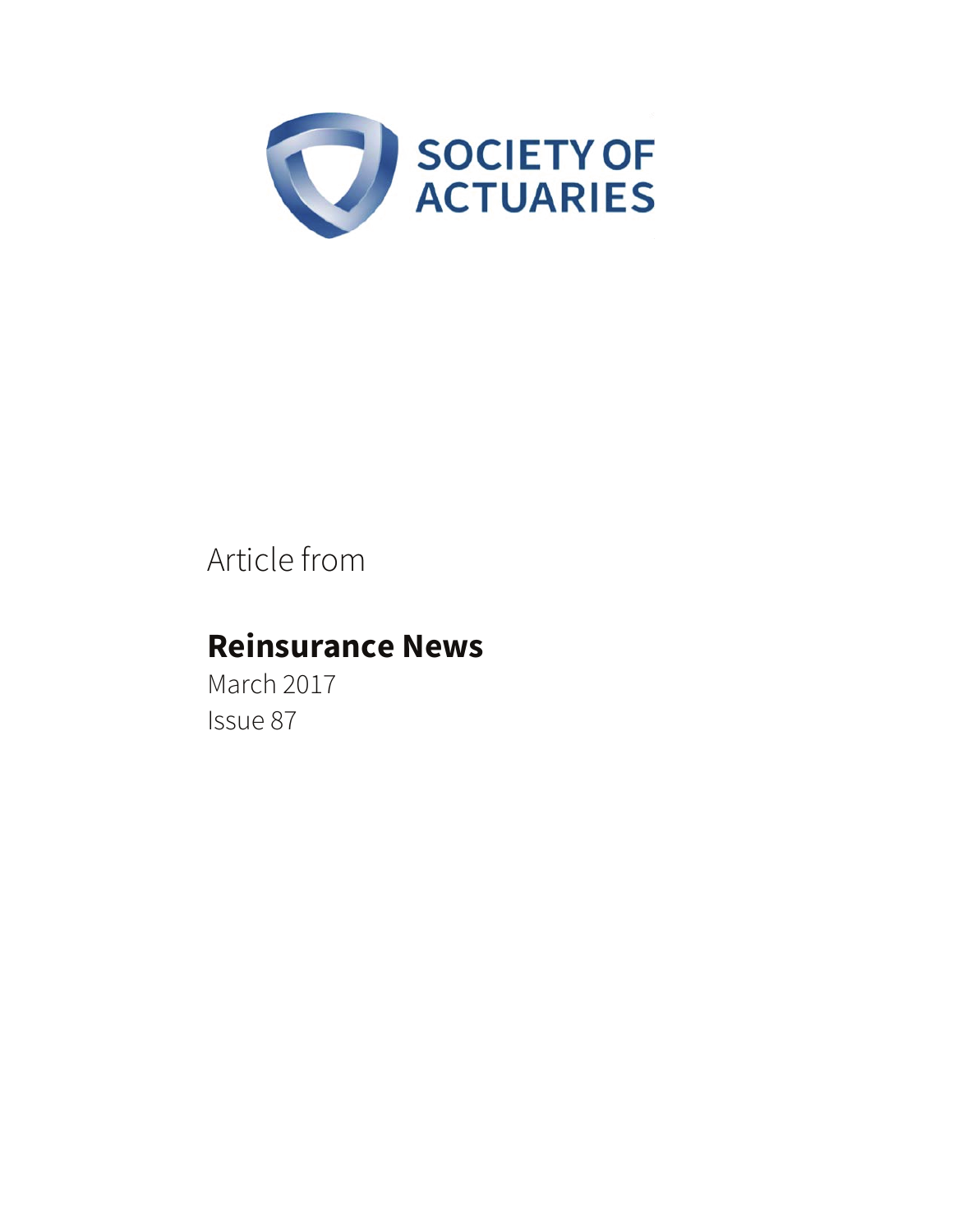# Actuaries and the Growth Mindset

**By Ronald Poon-Affat** 

## MINDSETS

**A**n elite ballet company selects dancers the following way:<br> **A** Eager ballerinas perform their solos, then the ballet<br>
master offers a critique and asks them to perform again.<br>
Only dancers who show the most improvement Eager ballerinas perform their solos, then the ballet master offers a critique and asks them to perform again. Only dancers who show the most improvement are selected to join the *corps de ballet,* and these may not necessarily be the best dancers. The ballet master is looking for the dancers who best respond to feedback—those who have a growth mindset.

**T**he right mindset is essential to success in any number of arenas. Dr. Carol Dweck's *Mindset: The New Psychology of Success* goes in-depth on the topic. A leading global CEO recently recommended the book to me, and I promptly devoured it.

# The right mindset is essential to success in any number of arenas.

**I**n the book, Dr. Dweck discusses how NASA recruits "the right stuff." All of the applicants, she explains, have gleaming resumes; even Batman would struggle to make the cut. To unearth the astronauts who will really excel, NASA provokes the aspiring spacewalkers to share their biggest failures and how they bounced back. If ever there was a profession that needed a growth mindset, it's definitely that of an astronaut.

**M**y two personal favorite growth mindset heroes are Michael Jordan and Steve Jobs. Jordan's genius was not that he changed the game of basketball, but that he changed *with* the game. Steve Jobs never rested on his laurels but instead was always trying to improve on his own success. Maybe talent can get you to the top, but it's the combination of an evolving growth mindset and character that keeps you at the top of your game season after season or one new-product launch after another.



**D**r. Dweck distinguishes the growth mindset from what she calls a fixed mindset as follows: "In a fixed mindset, students believe their basic abilities, their intelligence, their talents, are just fixed traits. They have a certain amount and that's that, and then their goal becomes to look smart all the time and never look dumb. In a growth mindset students understand that their talents and abilities can be developed through effort, good teaching and persistence. They don't necessarily think everyone's the same or anyone can be Einstein, but they believe everyone can get smarter if they work at it." In this article I aim to apply Dr. Dweck`s observations to actuaries.

# ACTUARIES

**I** would argue that the actuarial profession is populated by growth mindset professionals. It might be that the demanding exam process is a natural filter. I would guess that the percent of FSAs (fellow of the Society of Actuaries—U.S. qualification) or FIAs (fellow of the Institute of Actuaries—U.K. qualification) who have never failed an actuarial exam is in the single digits. I am definitely not in that select group. When I failed my first actuarial exam, I was utterly devastated, having never failed anything in my life. But like others who had failed and passed before me, I learned to pick myself up, study harder or use a different study strategy and start all over again.

When I qualified in the U.K., FIA exams were offered only once a year, so there was a whole depressing year to ponder your poor effort. And of course the actuarial profession is known to change the reading/syllabus/exam structure on a regular basis. Indeed, comparing the evolving actuarial education syllabuses over the last several 10-year intervals, the study topics from cadre to cadre